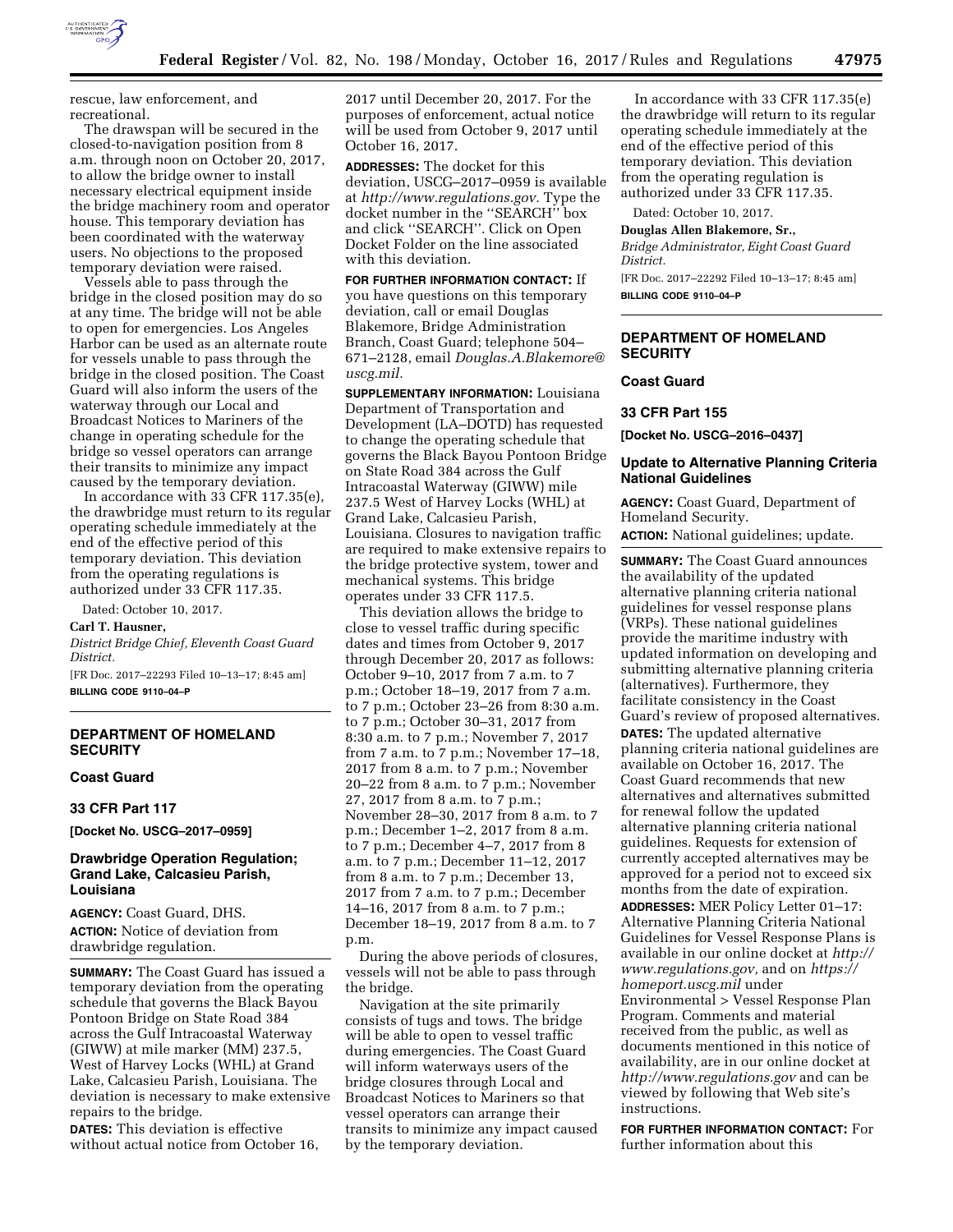document, call or email CDR Kevin Boyd, U.S. Coast Guard, Office of Marine Environmental Response, telephone 202–372–1226; email *[Kevin.C.Boyd@uscg.mil.](mailto:Kevin.C.Boyd@uscg.mil)* 

# **SUPPLEMENTARY INFORMATION:**

# **Table of Contents**

I. Abbreviations II. Background III. Response to Comments

#### **I. Abbreviations**

CFR Code of Federal Regulations CG–543 U.S. Coast Guard Office of Commercial Vessel Compliance COTP Captain of the Port D17 U.S. Coast Guard District 17 in Alaska MSIB Marine Safety Information Bulletin NPC National Planning Criteria<br>VRP Vessel Response Plan Vessel Response Plan U.S. United States

#### **II. Background**

The alternative planning criteria national guidelines provide the maritime industry with guidance on developing and submitting alternatives in accordance with the regulations. Tank and nontank vessels meeting the applicability requirements in 33 CFR 155.1015 and 155.5015 must submit vessel response plans (VRPs). If a vessel owner or operator believes the national planning criteria (NPC) provided in 33 CFR part 155 are inappropriate for the areas in which the vessel intends to operate, the vessel owner or operator can submit an alternative(s) pursuant to 33 CFR 155.1065(f) and 155.5067. In August 2009, the U.S. Coast Guard (Coast Guard) published CG–543 Policy Letter 09–02, ''Industry Guidelines for Requesting Alternate Planning Criteria Approval, One Time Waivers and Interim Operating Authorization.'' The purpose of CG–543 Policy Letter 09–02, was to provide guidance to the maritime industry in proposing an alternative for tank vessel response plans pursuant to 33 CFR 155.1065(f). In September 2013, the Coast Guard published a final rule for nontank vessel regulations in 33 CFR part 155, subpart J (78 FR 60100). This final rule made the NPC in 33 CFR part 155 applicable to thousands of additional vessels across the U.S., including geographic areas with limited commercially available response resources. In 2015, D17 published a draft Marine Safety Information Bulletin (MSIB) that provided guidance for proposed alternative submissions and expectations within Alaskan waters, with a focus on nontank vessel traffic. Given the multitude of comments concerning alternative planning criteria, especially from various sectors of the maritime industry on the draft D17 MSIB, the Coast Guard determined it

would be best to update the alternative planning criteria national guidelines to provide a foundation inclusive of both tank and nontank vessel communities and that applied nationally. Between 2016 and 2017, the Coast Guard drafted an update to the alternative planning criteria national guidelines, and made this available for public comment.

#### **III. Response to Comments**

On May 27, 2016, the Coast Guard published a notice announcing the availability of a draft update to the alternative planning criteria national guidelines in the **Federal Register** (81 FR 33685). On August 16, 2016, the Coast Guard published in the **Federal Register** a notice announcing a public meeting and an extension to the comment period until September 23, 2016 (81 FR 54584). The public meeting was held on September 21, 2016, in Anchorage, Alaska. On January 10, 2017, the Coast Guard published a notice announcing the reopening of the comment period until April 10, 2017 (82 FR 3016). In conjunction with the reopened comment period, additional public meetings were held to further the dialogue and awareness of the alternative planning criteria national guidelines with federal, state, tribal, and local communities, especially in remote areas of Alaska including Bethel, Dillingham, Kotzebue, Nome, Utqiagvik, Kodiak, and Dutch Harbor.

In summary, the Coast Guard received 49 electronic submissions during the two public comment periods. In addition, the Coast Guard heard statements from 12 speakers at the public meeting convened in Anchorage on September 21, 2016. From the electronically submitted comments and the statements, the Coast Guard received approximately 200 individual comments.

The Coast Guard appreciates the amount of time that federal, state, tribal, and local government entities, as well as private industry, committed throughout the two public comment periods to provide input. The value of all comments and feedback received in this process cannot be overstated. We carefully considered all of the input received when drafting the final revision to the alternative planning criteria national guidelines. A summary of all comments, and the Coast Guard's response to them, is available in our online docket at *[http://](http://www.regulations.gov) [www.regulations.gov,](http://www.regulations.gov)* and on *[https://](https://homeport.uscg.mil) [homeport.uscg.mil](https://homeport.uscg.mil)* under Environmental > Vessel Response Plan Program.

### *A. Alternatives as a Temporary Versus a Permanent Solution*

The Coast Guard received 25 comments recommending that the alternatives permitted under 33 CFR 155.1065 and 155.5067 be accepted as permanent equivalencies with the National Planning Criteria (NPC) found in 33 CFR part 155. The Coast Guard disagrees. The Coast Guard views the allowance for alternatives to the response standards required in 33 CFR part 155 as a bridging strategy to future NPC compliance. The Coast Guard does acknowledge, however, that some operating areas, especially remote areas, may require long-term alternatives.

Particular to the NPC as an end state, one commenter noted that there exists an assumption by the Coast Guard that meeting the NPC is the only acceptable option for planning and responding to marine casualties that pose a threat of pollution, and that this assumption is flawed. We do not agree that there is an assumption that meeting the NPC is the only acceptable option for planning and responding to marine casualties that pose a threat of pollution. Such an assumption is contrary to the purpose and intent of the regulations that allow alternative planning criteria.

#### *B. Prevention Measures*

The Coast Guard received 21 comments stating that the Coast Guard, in the draft alternative planning criteria national guidelines, is abandoning prevention measures. Another commenter stated that the updated guidelines suggest that tracking and monitoring capability could take the place of the need to plan for resource capability. The Coast Guard disagrees. Prevention measures are fully acceptable when included in an alternative, but do not equal the value of response and recovery-based strategies at the time of an incident. Language in the alternative planning criteria national guidelines that may have led to the impression that prevention measures, such as vessel tracking and monitoring, could take the place of resource capability was removed.

Specific to prevention measures, one commenter believes that a conflict exists between the alternative planning criteria national guidelines and the regulations. Specifically, the commenter points out that the guidelines include very specific requirements for a tracking and monitoring system. In consideration of this comment and to avoid the perception of creating new requirements, the Coast Guard has amended the draft national guidelines to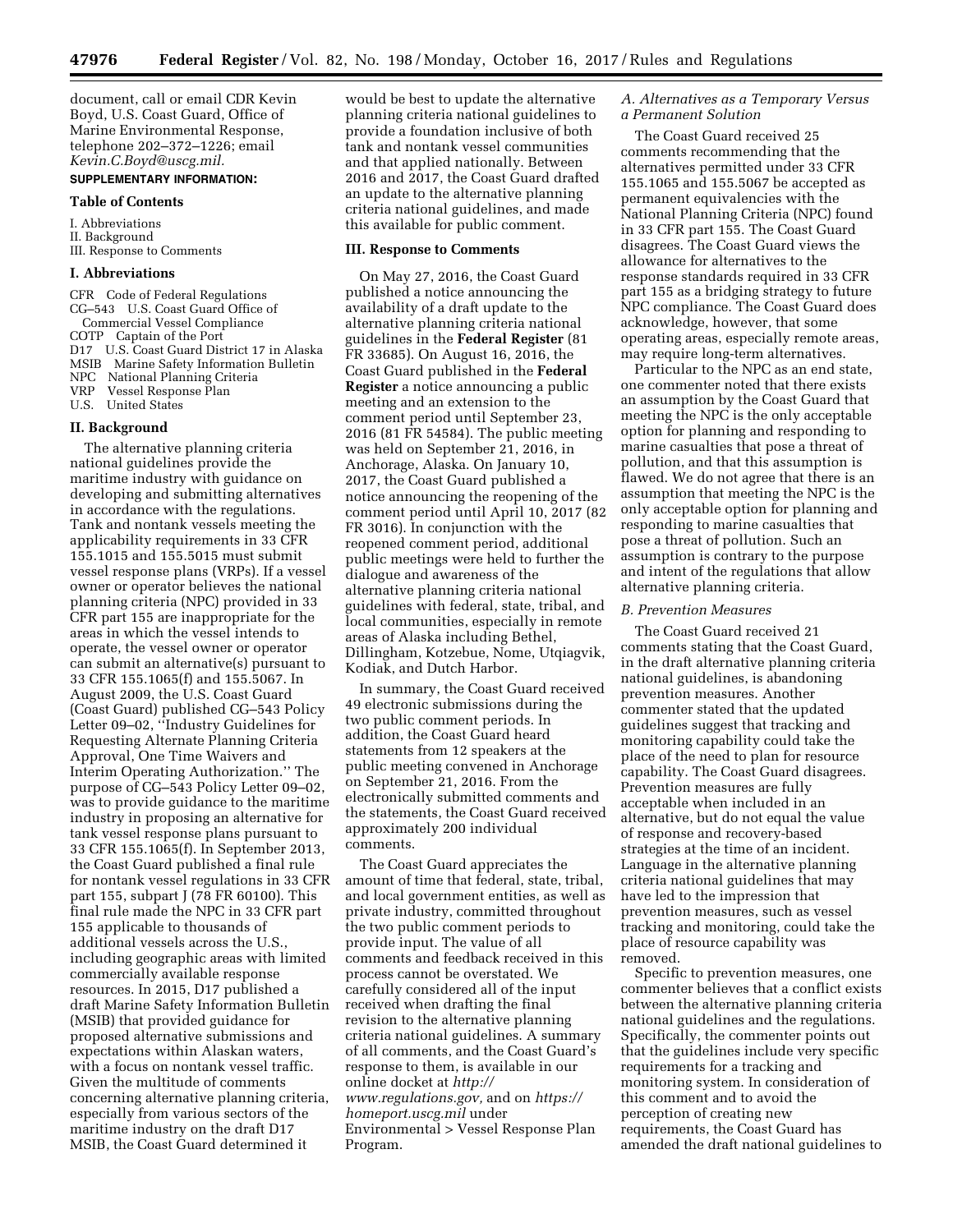no longer include tracking and monitoring systems as a specific prevention measure within an alternative. However, we consider tracking and monitoring systems as a helpful tool for both response and prevention strategies.

One commenter noted that vessel tracking and monitoring is not necessary for all alternatives. The Coast Guard agrees. The alternative planning criteria national guidelines do not mandate the use or inclusion of vessel tracking and monitoring in proposals for alternatives.

#### *C. Regulatory Overreach of the Alternative Planning Criteria National Guidelines*

One commenter perceived that the Coast Guard was requiring the tracking of vessels to be employed in a proposed ''response vessel of opportunity'' network. The Coast Guard disagrees and notes that the mention of vessel of opportunity tracking was an example of a process that an alternative might consider/propose. Nevertheless, language in the alternative planning criteria national guidelines was removed that may have led to the impression that tracking of vessels was required in a proposed ''response vessel of opportunity'' network.

Seventeen comments suggested that the alternative planning criteria national guidelines represent regulatory overreach and an attempt to side-step the rulemaking process. The Coast Guard disagrees. The alternative planning criteria national guidelines do not create any substantive legal requirements on the regulated population. Under current Coast Guard regulation, owners and operators of both tank vessels (33 CFR 155.1065(f)) and nontank vessels (33 CFR 155.5067) may propose alternative frameworks when such vessel owner or operator believes that the national planning criteria are inappropriate for the areas in which the vessel intends to operate. The alternative planning criteria national guidelines afford a flexibility currently permitted by regulation. Therefore, they are not a rulemaking subject to notice and comment under the Administrative Procedure Act. We are providing these guidelines for the purpose of clarifying existing regulations.1

On a related note, several commenters suggested that the language in the draft alternative planning criteria national guidelines is overly prescriptive or

confusing, and therefore creates binding requirements with the ''force and effect'' of law. Examples include the use of definitions that either do not exist within, or are inconsistent with, the regulations. In consideration of these comments, and as noted above, we revised the alternative planning criteria national guidelines to remove language that could be perceived as inconsistent with or not covered by the regulations. The Coast Guard also removed the four draft enclosures.

# *D. Economic Assessment as an Element of the Request*

Thirty-eight comments were received on the economic analysis to be submitted with the alternative planning criteria request, as set out in 33 CFR 155.5067. Several of these comments highlighted the potential for increased commodity and capital investment costs. Some of these comments also communicated that the alternative planning criteria national guidelines may result in significant increases in costs (for example, transportation of freight and fuel delivery by barges, transportation, home heating fuel costs of end users including native villages and other small communities in Alaska, oil spill equipment build-out costs, and contract and membership costs associated with the joining of multiple local spill response organizations as a solution to comply with the updated national guidelines).

Foremost, the Coast Guard appreciates the comments received concerning the economic impact of alternative planning criteria and associated national guidelines. The Coast Guard takes these comments very seriously, and will carefully evaluate the economic impact assessments that plan holders or Alternative Planning Criteria Administrators submit as part of their proposed alternative(s) in accordance with 33 CFR part 155.

# *E. Coast Guard Sector/COTP Involvement in the Review Process of Alternatives*

Four comments noted that the alternative planning criteria national guidelines seem to remove the local Sector from decision making on proposed alternatives. The Coast Guard disagrees. While CG–MER is the ultimate decision making authority on proposed alternative planning criteria, local COTPs have a responsibility to review all proposed alternatives within their area of responsibility and provide an endorsement. This responsibility is set forth in 33 CFR 155.5067(a) for nontank vessels and the same

responsibility applies in practice to tank vessels pursuant to 33 CFR 155.1065(f).

### *F. Local Area Committee Involvement in Review Process of Alternatives*

The Coast Guard received 21 comments regarding the inclusion of local Area Committees as part of the process for reviewing proposed alternatives. Specifically, the concern is that the Coast Guard intends to route proposed alternatives via Area Committees for approval. In consideration of these comments, we have modified the language in the alternative planning criteria national guidelines that could have led to the misimpression that the Coast Guard intends to seek Area Committee approval. The Coast Guard changed this language to reflect that local Area Committees may be included in a COTP's evaluation of proposed alternatives. Area Committees, however, do not approve alternatives.

Additional comments questioned the legal authority under which Area Committees may be involved in the evaluation of alternatives. Area Committees were established as part of the National Planning and Response System created pursuant to Section 311 of the FWPCA (33 U.S.C. 1321(j)). Area Committees represent an essential element of oil spill and hazardous substance contingency planning. Further, there is nothing in the legislation that would limit or prevent the Coast Guard from consulting with Area Committees on proposed alternatives.

Two comments suggested that the COTP and local Area Committee should coordinate with the other federal and state entities including the Regional Response Team, National Strike Force Coordination Center, and the District Response Advisory Team, and the State of Alaska to ensure a comprehensive review of the gaps identified in alternative planning criteria submissions. The Coast Guard agrees, and notes the requirements for consultation with such entities in accordance with the National Oil and Hazardous Substance Pollution Contingency Plan (40 CFR part 300). The local Area Committee, under the direction of the Federal On-scene Coordinator (who is generally the COTP in the coastal zone), is responsible for directing the development of the Area Contingency Plan (ACP). In accordance with 40 CFR 300.210, ACPs are prepared by an Area Committee consisting of federal, state, and local agencies and in consultation with regional response teams and other appropriate entities. With respect to

<sup>1</sup> ''Agencies rely on guidance to clarify regulatory text or statutes, to respond to the questions of affected parties in a timely way, and to inform the public about complex policy implementation topics.'' GAO report on Regulatory Guidance Processes (April 2015).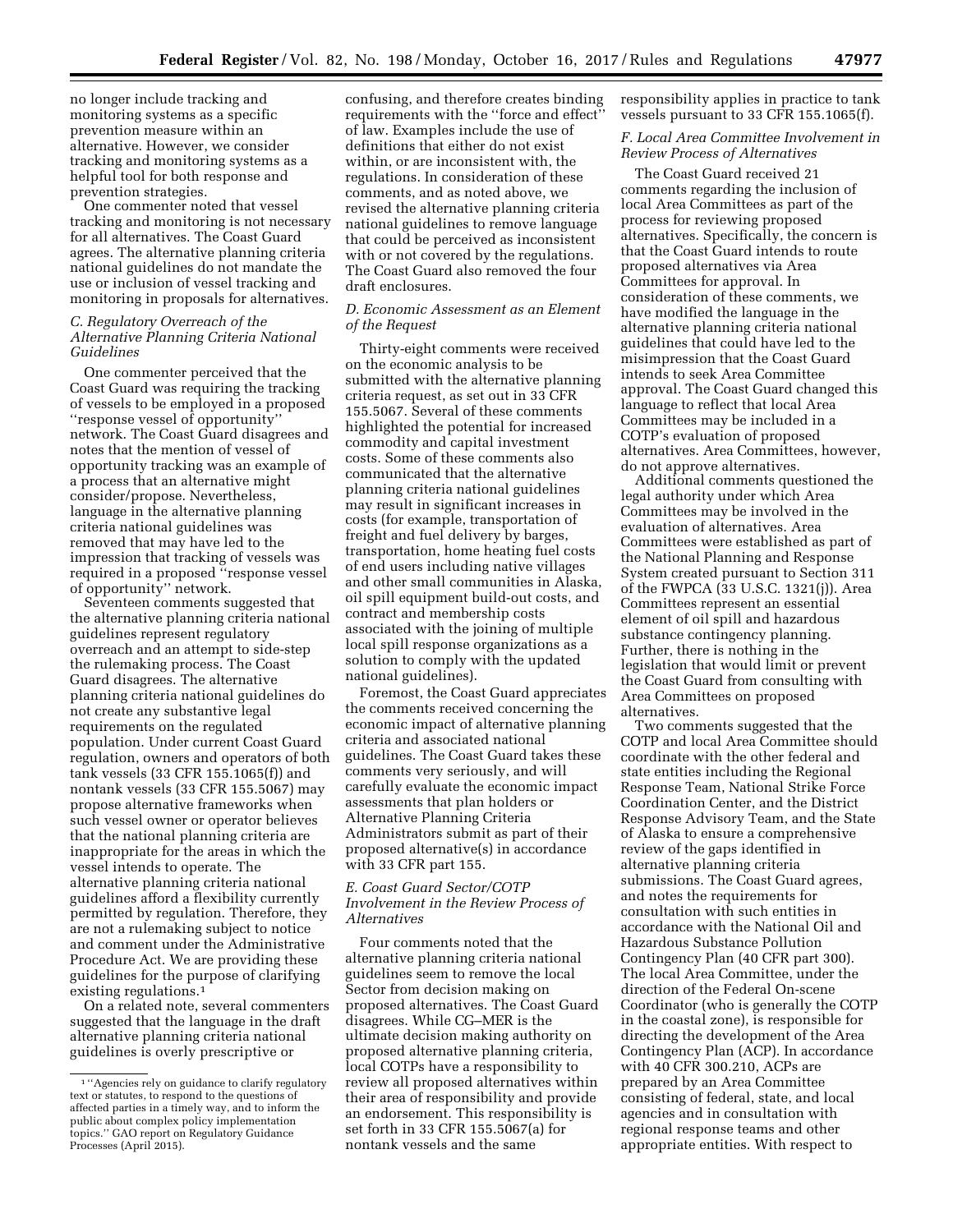evaluating proposed alternatives, although consultation with Area Committees is not required by the VRP regulations, COTPs, in their discretion, may consult with Area Committees, which may include the review of gaps identified in proposed alternatives.

A related comment suggested that local Area Committees be informed by the Coast Guard when it receives a proposed alternative. As mentioned above, COTPs maintain the discretion to consult with the local Area Committee on proposed alternatives.

One commenter acknowledged the Coast Guard's stated intent to coordinate with Area Committees, District Response Advisory Teams, and Coast Guard Sectors in its review of proposed alternatives. However, the commenter suggested that it is not clear how these public involvement procedures will work in practice, especially when the Coast Guard has indicated that some alternatives may be approved in fewer than 90 days. While our regulations say that alternatives should be submitted to the Coast Guard 90 days before a vessel intends to operate under the proposed alternative, we recognize that not all proposed alternatives are the same. Some alternatives may warrant more analysis than others. In recognition of this, the alternative planning criteria national guidelines recommend submission of proposed alternatives at least 180 days before a vessel intends to operate under the proposed alternative.

# *G. Geographic Extent of Alternatives*

Twenty-seven comments highlighted concern over the Coast Guard's intent to allow for alternatives that address a geographic area smaller than the entire extent of a COTP zone. Specifically, comments questioned the Coast Guard's authority to accept an alternative that only partially covers a COTP zone. Additionally, one comment forecasted a ''compliance quagmire'' if a patchwork of alternatives is allowed to exist within a COTP zone. The Coast Guard appreciates these concerns, but disagrees. The Coast Guard will continue to evaluate alternatives that adequately address areas where the NPC are inappropriate. The regulations specify that an alternative can be submitted for the geographic area(s) where the vessel intends to operate. See 33 CFR 155.1065(f) and 155.5067(a).

One commenter noted the belief that the alternative planning criteria national guidelines requirement to consider ''any and all'' environmental impacts of not meeting the NPC requirements is unreasonable, particularly for large and remote areas (*e.g.* Western Alaska). The Coast Guard agrees in part and disagrees

in part. Previous alternative planning criteria policy guidance for tank vessels, as well as the existing regulations for nontank vessel response plans, require that proposed alternatives should, at a minimum, contain an environmental impact assessment (CG–543 Policy Letter 09–02 and 33 CFR 155.5067(b)). To keep within the scope of the regulatory requirements, the Coast Guard reworded the guidelines to emphasize that an environmental impact assessment should, at a minimum, be included in the submission of an alternative. Additionally, to ensure compliance with 33 CFR 155.1030 and 155.5030, proposed alternatives should highlight sensitive areas from the applicable Area Contingency Plan(s) in their environmental impact assessment.

One commenter proposed that Alaska be given its own planning standards given the physical, environmental, and geographic challenges unique to Alaska. We wish to point out that both the tank and nontank VRP regulations allow for the planning criteria to be tailored for a specific geographic location when the vessel owner or operator believes that the NPC are inappropriate for the areas they intend to operate.

### *H. Strategic Plan Replaced With Build-Out Plan*

Seven comments reflected concern regarding the submission of a ''strategic plan'' as part of the proposed alternative(s). Additionally, some commenters asked how the Coast Guard would use and evaluate such a plan. We recognize the misunderstanding: We did not intend to refer to the company's strategic business plan, but rather a strategic plan for eventually meeting the NPC. In consideration of these concerns, we have revised the guidelines by replacing the phrase ''strategic plan'' with "build-out plan" to avoid the misimpression that industry business planning processes should be submitted as part of a proposed alternative. The build-out plan is a means by which a plan holder can address how they will build up response capability to meet the NPC. The Coast Guard has consistently stated that the intent of alternative planning criteria is to gradually buildup response capability in remote areas. See, Final Rule on ''Nontank Vessel Response Plans and Other Response Plan Requirements'' (78 FR 60099). The build-out plan is not a formal, organizational, strategic plan, but rather a detailed description of the measureable steps towards compliance with the NPC. The Coast Guard will review build-out plans in its review of submitted alternatives. Additionally, the

Coast Guard will review achievement of build-out plan goals in its review of alternatives submitted for renewal.

# *I. Enforcement and Evaluation*

The Coast Guard received 10 comments regarding the enforcement of alternative planning criteria, including concerns over the Coast Guard's ability to ensure compliance, especially in remote areas. The Coast Guard recognizes that remote areas may be challenging to frequent and regular verification efforts; nevertheless, at the discretion of the COTP, the Coast Guard will exercise its authority to verify compliance with approved alternatives.

One commenter recommended the Coast Guard add clarity as to what level of response capability, and future expanded capability, the Coast Guard will be seeking prior to approving future alternatives. The Coast Guard will evaluate the adequacy of response capabilities listed in alternatives, including expanded response capability addressed in the build-out plan. The Coast Guard's evaluation includes verifying that response resources are adequate in the areas intended, and that the alternative will provide an equivalent oil spill removal capacity. Additionally, alternatives are subject to equipment inspections, personnel training verifications, and exercise evaluations, including validation of build-out plan milestone achievement.

#### *J. Policy Necessity*

Two commenters questioned the need for the alternative planning criteria national guidelines, noting that the CG– 543 Policy Letter 09–02 and MSIB 03– 14 for Western Alaska were clear, concise, and simple. The CG–543 Policy Letter 09–02 was a national policy that only covered tank vessels. MSIB 03–14 was issued by the COTP for Western Alaska and specific to the Western Alaska COTP zone. The Coast Guard saw a need for a national policy that covers both tank and nontank vessels on alternative planning criteria.

One commenter noted that the Coast Guard's approval of an alternative plays a critical role in the level of environmental protection provided in the region. The Coast Guard agrees and notes that an environmental impact assessment is one of the elements that an owner or operator of a tank or nontank vessel should, at a minimum, include for the Coast Guard's consideration in determining whether to accept an alternative(s).

One commenter suggested that the policy reflect the stated regulation; that an alternative can be submitted for consideration any time that the vessel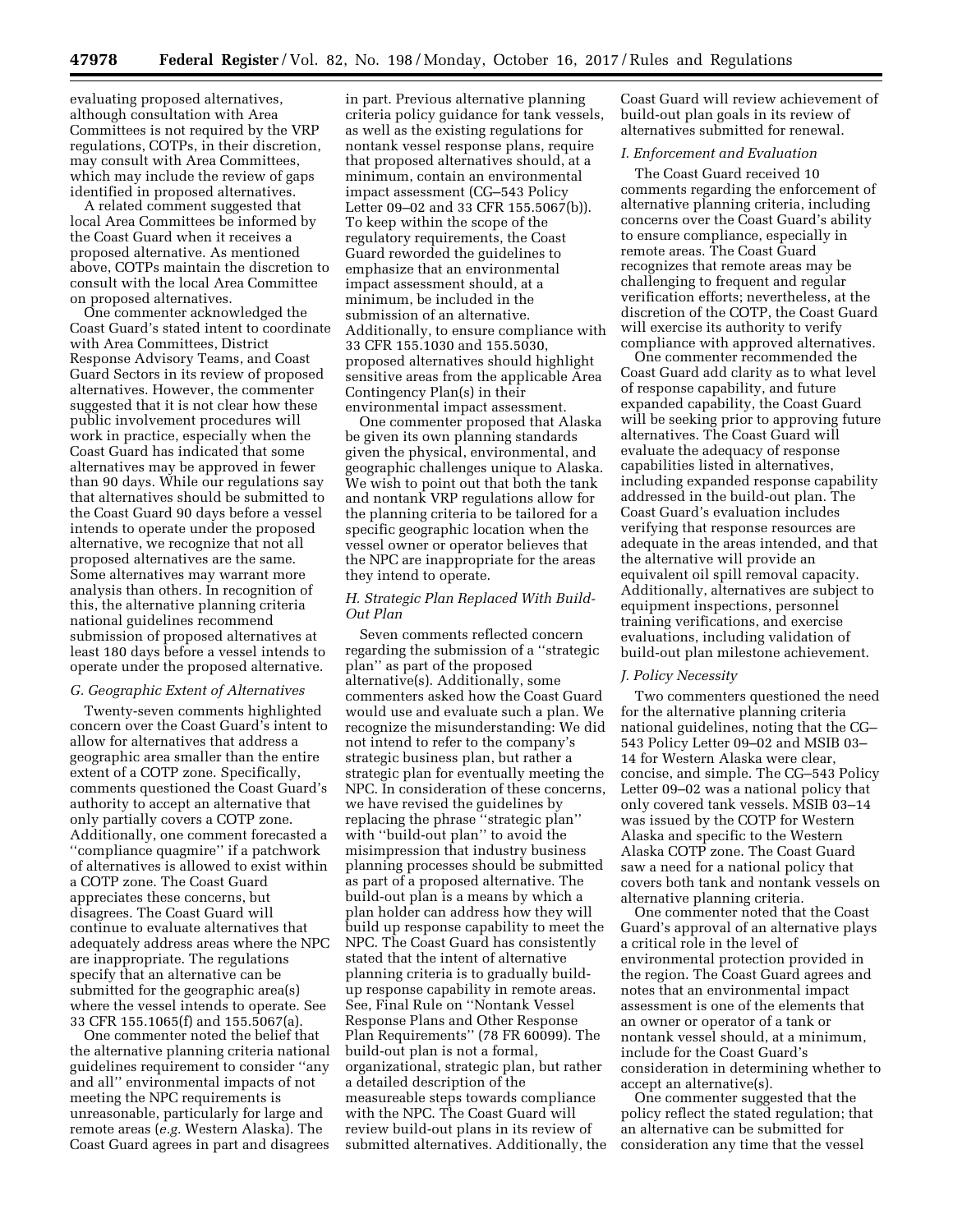owner or operator feels the NPC are inappropriate or unattainable for reasons beyond their control or, when a vessel owner or operator can demonstrate that the alternative will provide an equivalent or superior level of response and/or protection as the NPC. The Coast Guard agrees in part and disagrees in part. The Coast Guard agrees that the alternative planning criteria may be submitted when an owner or operator believes the NPC are inappropriate for the area in which the vessel intends to operate. The Coast Guard does not agree, nor do the regulations in 33 CFR part 155 contemplate, the use of an alternative(s) where the NPC can be met.

# *K. Aleutian Islands Risk Assessment Consideration in Alternatives*

One commenter noted that the Aleutian Islands Risk Assessment (AIRA) and the response model contained therein are better suited to the Alaskan region than compliance with the regulations. The Coast Guard disagrees. The AIRA presents one possible response model as an alternative planning approach for one region of the country. The Coast Guard will not dictate the prevention, response and/or mitigation strategies that a vessel owner or operator can propose where the NPC are inappropriate.

#### *L. Applicability of Salvage and Marine Firefighting Resources in Alternatives*

Two commenters recommended that salvage and marine firefighting resources should not be included in an alternative(s). The Coast Guard disagrees. Nothing in the regulations precludes the consideration of salvage and marine firefighting in a proposed alternative. Accordingly, in areas where salvage and marine firefighting national planning criteria are inappropriate, a vessel owner or operator may propose an alternative.

One commenter requested to know if the Coast Guard intends on requiring salvage and marine firefighting equipment to be listed in the Coast Guard response resource inventory (RRI). The Coast Guard appreciates the commenter's suggestion. The RRI is a voluntary option for certain response resource providers. The Coast Guard recommends that the response resources listed in alternatives be entered into the RRI.

# *M. Content of Proposed Alternatives Submitted to the Coast Guard*

One commenter noted that the requirement to state each class of vessel and its associated worst case discharge volume and oil group is unnecessary.

The Coast Guard agrees and modified the language in the alternative planning criteria national guidelines to reflect that an alternative may cover a single vessel or fleet of vessels and should state the vessel type(s) and oil volumes by type.

One commenter felt that vessel tracking, administration of vessel of opportunity programs, vessel of opportunity training programs, and the requirement to assure five vessels are available are cost prohibitive, inconceivable, and unattainable. A related comment recommended that the Coast Guard consider clarifying that the examples listed in the alternative national policy guidelines and enclosures are not requirements, but examples. The draft alternative planning criteria national guidelines did not require any of the above programs or strategies but rather presented them as examples of strategies. To avoid further confusion, however, the Coast Guard removed these examples from the alternative planning criteria national guidelines.

One commenter noted that an oil spill trajectory and fate analysis for the entire coastline of a vessel's route within a VRP geographic specific appendix is an unreasonable requirement, costly, and adds no value to a proposed alternative. We wish to make clear that while there is no specific requirement for trajectories or fate analyses, these are useful for the Coast Guard's evaluation of proposed alternatives and may appropriately be included in a plan holder's environmental impact assessment.

Two commenters noted a concern that documenting a vessel's track line information was overly burdensome and goes beyond what is required by the regulations. In consideration of these comments, we revised the alternative planning criteria national guidelines to remove language that could be perceived as inconsistent with the regulations. The revised language recommends that proposed alternatives include a general description of the intended vessel operations, such as track lines and/or intended vessel routes.

One commenter noted that the alternative planning criteria national guidelines should be written to ensure that exercises and verifications are conducted in conditions that reflect all intended seasonal operations. The Coast Guard notes that the alternative planning criteria national guidelines do not limit or otherwise prescribe the timing of exercises or verifications. The timing will ultimately be determined by

the COTP as part of a risk-based decision process.

One commenter stated that continual improvement on alternatives, with a focus on response resources, should be considered when reviewing an alternative. The Coast Guard agrees and notes that the alternative planning criteria national guidelines include these considerations, especially as part of the build-out plan.

#### *N. Submission Process for Alternatives*

One commenter noted that the term "administrator" is not defined in the VRP regulations. The Coast Guard agrees and defines the term ''Alternative Planning Criteria Administrator'' in the alternative planning criteria national guidelines.

One commenter noted that the Coast Guard's timelines for accepting alternatives has not been in accordance with the regulatory timelines, and believes the Coast Guard should adhere to the review timeline in the regulations. The Coast Guard agrees that timely review is beneficial, and will work toward completing timely reviews of proposed alternatives. While the regulations in 33 CFR 155.1065(f) and § 155.5067(a) require submission of alternative planning criteria requests 90 days before the vessel intends to operate under a proposed alternative, the alternative planning criteria national guidelines recommend submission at least 180 days due to the myriad factors that must be evaluated, as well as the need for coordination and consultation in the review process.

One commenter noted that the Coast Guard excluded the provision for Alternative Planning Criteria Administrators to submit alternative proposals. The Coast Guard agrees and has added ''Alternative Planning Criteria Administrators'' to the submission process in the alternative planning criteria national guidelines.

One commenter noted that the alternative planning criteria national guidelines should address mechanisms to make revisions or improvements to an alternative after approval and/or an appeals process. The Coast Guard agrees. The alternative planning criteria national guidelines were updated to address revisions to submitted alternatives. Specifically, vessel owner or operators, or Alternative Planning Criteria Administrators, should submit any significant change that affects the information included in the accepted alternative(s) to the cognizant COTP. COTPs should endorse the proposed alternative and forward to Commandant Office of Marine Environmental Response Policy (CG–MER) through the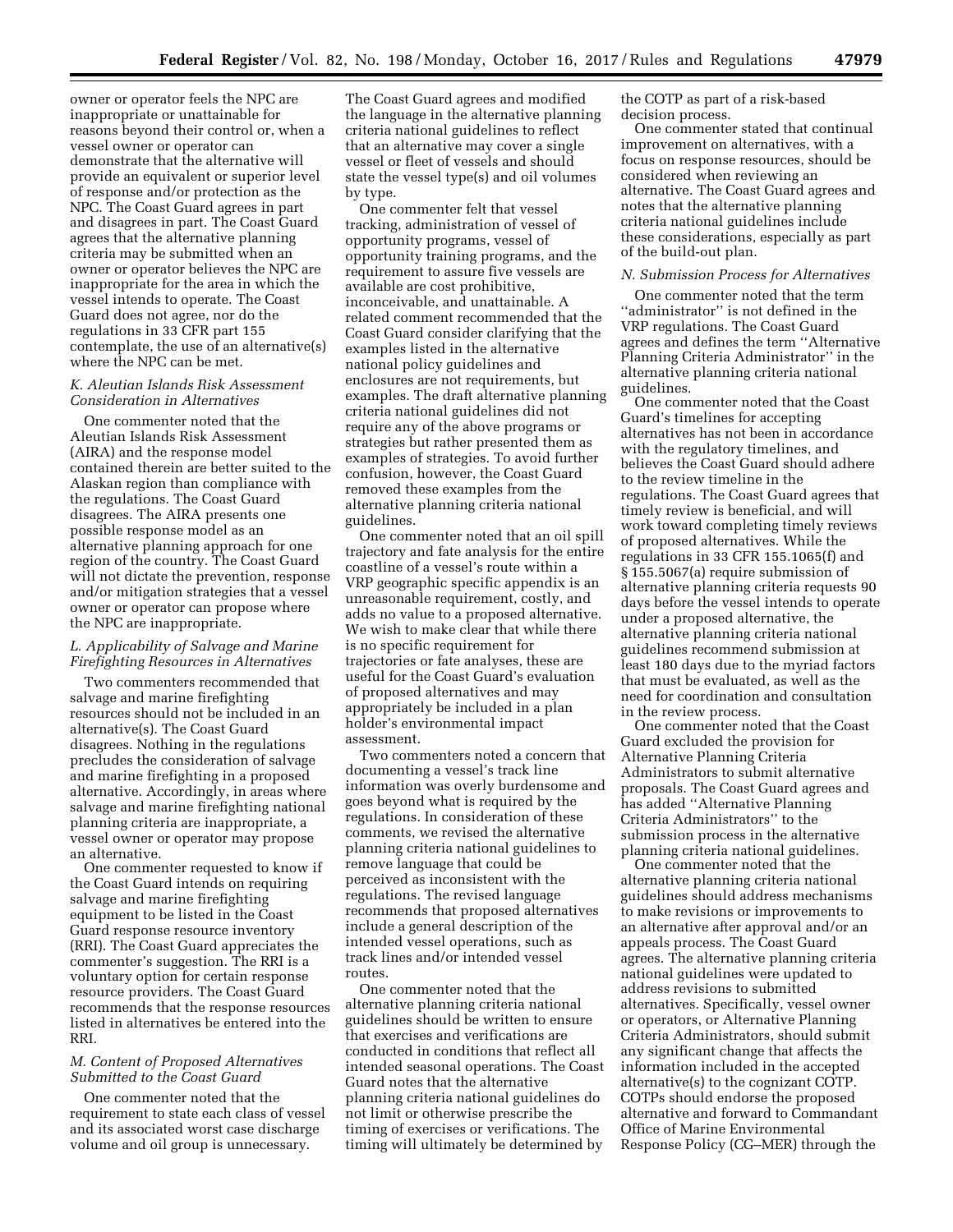cognizant CG District and Area staff offices.

# *O. Outreach*

One commenter stated that, while the Coast Guard has held meetings with local stakeholders and communities in Western Alaska, the Coast Guard has not reached out to the wider shipping community that will also be affected by the alternative planning criteria national guidelines. The commenter recommended that the Coast Guard establish an industry working group that includes the wider community in order to seek constructive input into these important issues, especially given the large number of international trading vessels that transit the Great Circle Route through Western Alaska.

The Coast Guard agrees that input from stakeholders in every region is important and that is one of the reasons we requested public comment on the draft alternative planning criteria national guidelines. The Coast Guard is interested in continuing the discussion on improving the alternative planning criteria national guidelines and welcomes the opportunity to discuss the subject at local area committee meetings, regional response team meetings, and other relevant forums.

Two commenters supported improved communications between the Coast Guard and appropriate State environmental offices particular to response capability and alternatives. One commenter specifically mentioned that appropriate State environmental offices should be part of the approval and inspection/verification processes of alternatives. As Area Committee members, State environmental offices should be engaging with the Coast Guard on oil spill response planning, including response capability and alternatives. However, the Coast Guard is not abdicating its responsibility to evaluate, nor its decision making authority on the appropriateness of, proposed alternatives.

One commenter suggested that the current procedure for accepting proposed alternatives has been inconsistent and has not been an inclusive process specific to State environmental offices ''as required by regulation.'' We believe it is important to clarify that our regulations do not impose such a requirement, but note that the alternative planning criteria national guidelines mention that COTPs may, in their discretion, consult with Area Committees, of which State environmental offices are members. Concerning consistency in the procedure for accepting proposed alternatives, one of the goals of these

alternative planning criteria national guidelines is to facilitate COTP consistency in the review of proposed alternatives. However, as noted above, not all proposed alternatives are the same; consequently, some proposals will generate more review and analysis than others.

One commenter suggested that engagement with the local communities and stakeholders should continue beyond that which has already taken place as part of the implementation of the alternative planning criteria national guidelines. The Coast Guard agrees. The Coast Guard is appreciative of the input received in the development of the alternative planning criteria national guidelines, and looks forward to continuing this dialogue at local area committee meetings, regional response team meetings, and other forums.

Three commenters suggested that it is essential that the Coast Guard monitor and report periodically to the public on the status of oil spill response readiness for a COTP zone. One commenter specifically requested that the Coast Guard require Alternative Planning Criteria Administrators or planholders to provide public summaries of the progress made toward closing response gaps and an evaluation of the prevention and risk reduction measures specified in the alternative. The Coast Guard COTPs, in coordination with the local area committee, can determine appropriate information sharing procedures to address oil spill response readiness. Additionally, the Coast Guard RRI may be a useful tool, where resource providers may voluntarily list response resources to facilitate this awareness, including the resources listed in alternatives.

One commenter suggested that the Coast Guard make available for public comment submitted alternatives, including alternatives submitted for renewal, before making its final approval determination. The Coast Guard is appreciative of this suggestion. However, we believe that initiating a public comment process for submitted alternatives would significantly impede the timely review of alternatives.

#### *P. Miscellaneous Comments*

One commenter expressed concern with the aggressive timeline associated with updating and re-submitting existing alternative planning criteria to align with the updated alternative planning criteria national guidelines. The Coast Guard agrees. Vessel owner or operators, or Alternative Planning Criteria Administrators, of currently existing alternative planning criteria may request an extension from the Coast

Guard for up to six months beyond the date of expiration.

One commenter recommended that the Coast Guard post response contracts online and provide local communities with funding to assist with the outreach effort needed to gain local knowledge and expertise in the contract review of alternatives in VRPs. Posting response contracts online would create significant delays in the Coast Guard's review of submitted alternatives. This is because parties to the contract would have to redact business proprietary information, and the Coast Guard, as the entity that is posting the information, would have the responsibility of reviewing the redactions to ensure the content was acceptable for posting. We believe these additional steps would significantly impede the timely review of alternatives. Regarding the suggestion to provide funding to organizations to assist in outreach efforts, the Coast Guard does not have the legal authority to provide funding to organizations. However, engagement with local area committees, or regional response teams, offer a means to help build awareness of, and further strengthen, current strategies and response capabilities to address removal of a worst case discharge, or substantial threat of such a discharge.

Two commenters suggested that they believe competition created by accepted alternatives, and in general, competition within the oil spill prevention and response markets, is a good thing. This comment is outside the scope of the alternative planning criteria national guidelines as the purpose of the alternative planning criteria national guidelines is to provide guidance for the development and submission of alternatives with the goal of increasing response capacity.

One commenter offered that competition created in alternative planning criteria has led to response capability reductions. The Coast Guard has no authority to control market competition; therefore, this comment is outside the scope of the alternative planning criteria national guidelines.

Three commenters stated that additional resources not listed in a vessel response plan or alternative plan will not be made available to respond to an incident. These comments are outside the scope of the updated alternative planning criteria national guidelines.

One commenter suggested that VRP requirements, including alternatives, should include vessels on innocent passage. This comment is outside the scope of the updated alternative planning criteria national guidelines.